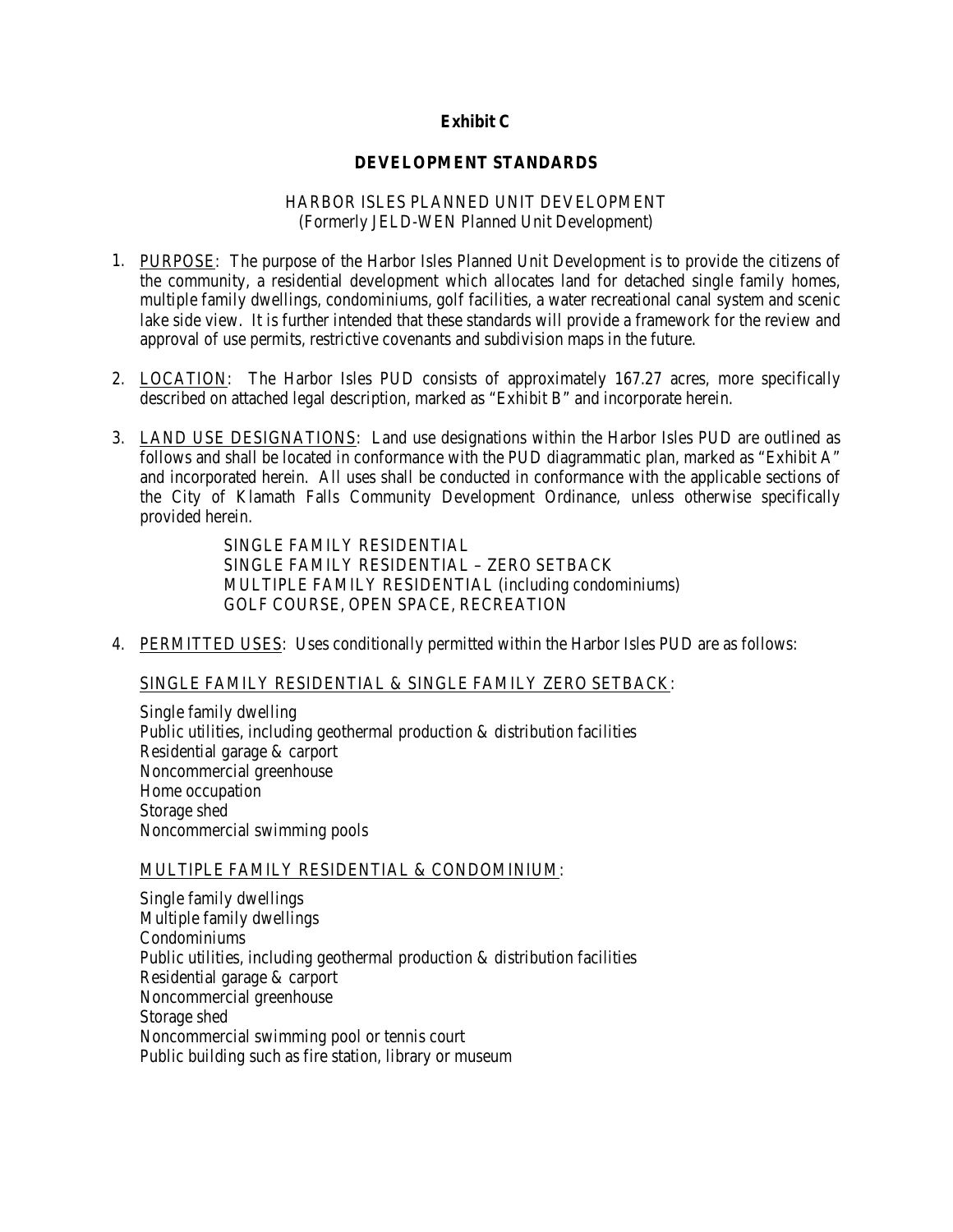## GOLF COURSE, OPEN SPACE, RECREATION:

Golf course Golf course pro-shop and clubhouse Athletic club Swimming pools or tennis courts Restaurant

All uses shall be conducted in accordance with the applicable sections of the City of Klamath Falls Community Development Ordinance in effect at the time of the development. The Planning Commission may permit similar uses provided they are consistent with the intent of these development standards.

- 5. BUILDING SIZE: Specific building size requirements shall include the following:
	- a. Single Family Residential: No single family dwelling shall be less than 1,400 square feet for the main structure, exclusive of garages, porches, decks, carports and attached greenhouses. In the Zero Setback Area, no dwelling shall be less than 1,000 square feet for said main structure.
	- b. Multiple Family Residential: Each multiple family dwelling unit shall have a minimum of 800 square feet of floor area. No more than eight multiple dwelling units shall be allowed in any one single structure. Condominiums shall have a minimum of 1,000 square feet of floor area per unit.
	- c. Golf Course, Open Space, Recreation: Buildings shall be clustered together to preserve large uninterrupted areas of open space.
- 6. BUILDING HEIGHT: No building shall exceed a height of two stories or 28 feet. The following structures or structural parts are not subject to the provisions of this section:

Fire and hose towers and other exceptions as may be allowed by the Planning Commission.

Notwithstanding the above dimensional requirements, no structure or use shall encroach upon or restrict an adjacent structure's or use's access to incident solar energy.

- 7. LOT COVERAGE: Buildings shall not occupy more than the following percentages of lot areas in the following use categories:
	- a. Single Family Residential 30% (including Zero Setback Area)
	- b. Multiple Residential 50% (including Condominium)
	- c. Golf Course, Open Space, Recreation 10% for entire land use designation area, independent of ownership
- 8. BUILDING SETBACKS: Building setbacks shall comply with the applicable section of the City of Klamath Falls Community Development Ordinance in effect at the time of application for a building permit. Provided however, in the Zero Setback Area, one side yard may be zero, provided the remaining side yard is at least fifteen (15) feet and provided further there is maintained a minimum of fifteen (15) feet from existing structures. Also, a ten (10) foot front yard setback is allowed in the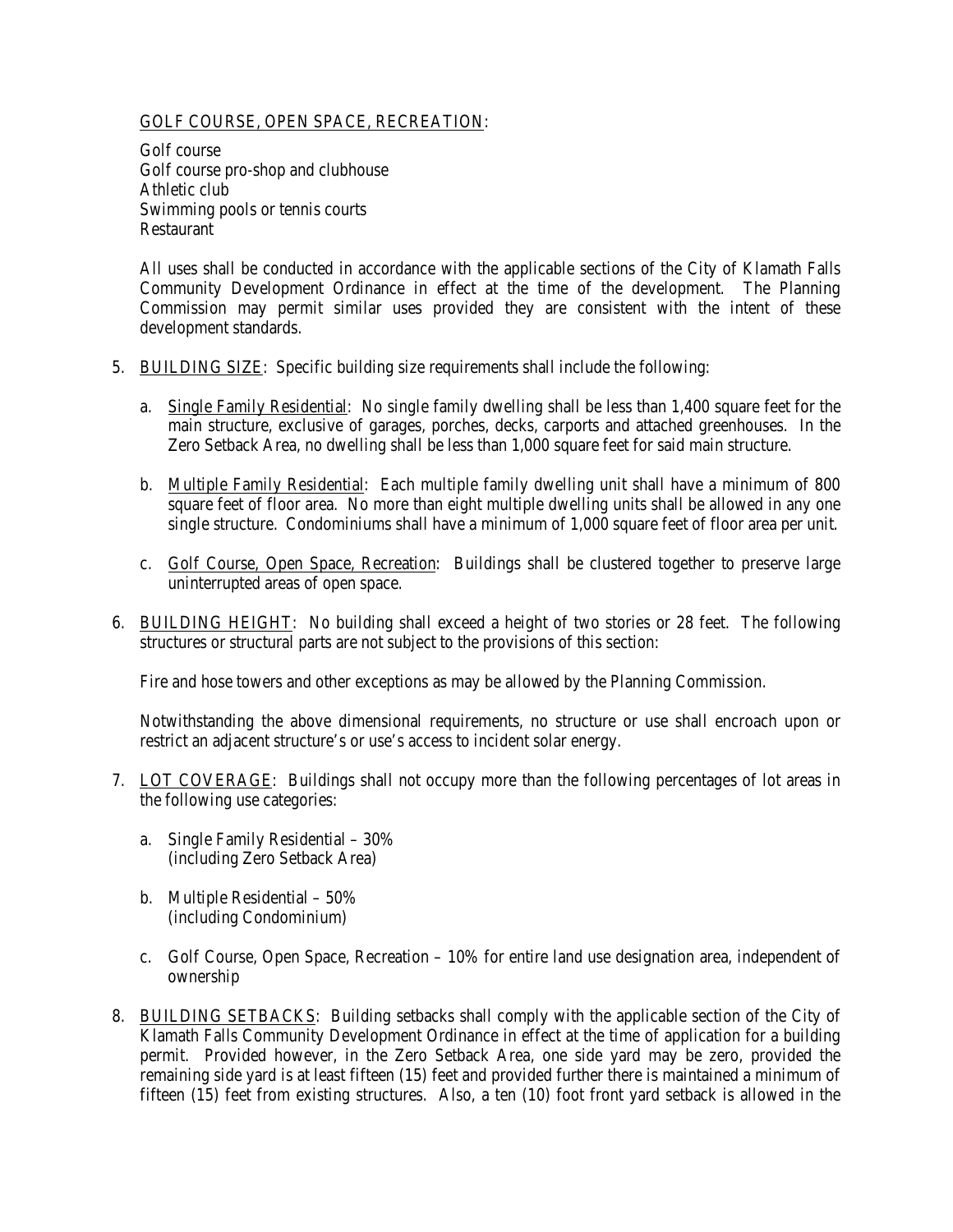Multiple Family Residential Condominiums land use area, when adjacent to a street constructed to private standards and as long as a twenty (20) foot setback remains between the street and the face of the garage, except on Hanks Street, between Scott and Crater Streets.

- 9. TEMPORARY STRUCTURES: No structure of a temporary nature, basement, tent, shack, garage, carport, barn or other outbuildings, shall be used on any lot at any time as a residence, either temporary or permanently.
- 10. PARKING: All uses shall provide off street parking in accordance with the City of Klamath Falls Community Development Ordinance or such requirements that may be in effect at the time of the application for a Conditional Use Permit for the phase of development being considered. All off street parking areas shall be adequately lighted. Diagrammatic lighting plans shall be submitted with all permit applications.

In Multiple Family Residential land use area, landscaping for parking lots will be required as follows:

- a. Where the provision of off street parking for five (5) to nineteen (19) vehicles on a given lot is required, the following shall apply:
	- 1. Parking lots shall have landscaped islands at the ends of parking rows to facilitate movement of traffic and to break large areas of parking surface.
	- 2. A minimum of five (5) percent of space provided for vehicular circulation such as driveways, driveway easements or open parking spaces shall be interrupted by a landscaped break. The minimum dimensions of landscape shall cover a surface area of at least forty (40) square feet and the landscaping shall be protected by some form of wheel guard. There shall be at least one tree and two shrubs in each separate landscape area.
- b. Where the provision of off street parking for twenty (20) or more vehicles on a given lot is required, there shall be landscaped open space within the perimeter of the parking area or areas, in the minimum amount of twelve (12) square feet for each parking space, which shall be so located that no parking space is more than 120 feet from a portion of the landscaped open space. The landscaped open space need not be contiguous. There shall be at least one tree and two shrubs in each separate landscape area.

When parking areas project into the front yard, the remaining yard shall be landscaped to provide partial screening of the parking area. When parking areas project into exterior side yards, the remaining yard and the setback area shall be landscaped to provide partial screening of the parking areas. Landscaping shall include plantings and shrubs not to exceed 30 inches in height. Tree limbs in said planting area shall have a clearance of eight feet above grade. Landscaping in such yards shall include trees placed not less than one approved street tree for each fifty (50) feet of street frontage.

Diagrammatic landscaping plans for parking areas shall be submitted with all Conditional Use Permit applications for the above noted land use areas.

11. PEDESTRIAN CIRCULATIONS: All uses shall provide adequate pedestrian walk ways in order to provide convenience and safe pedestrian circulation. Sidewalks shall be constructed as deemed necessary by the Planning Commission.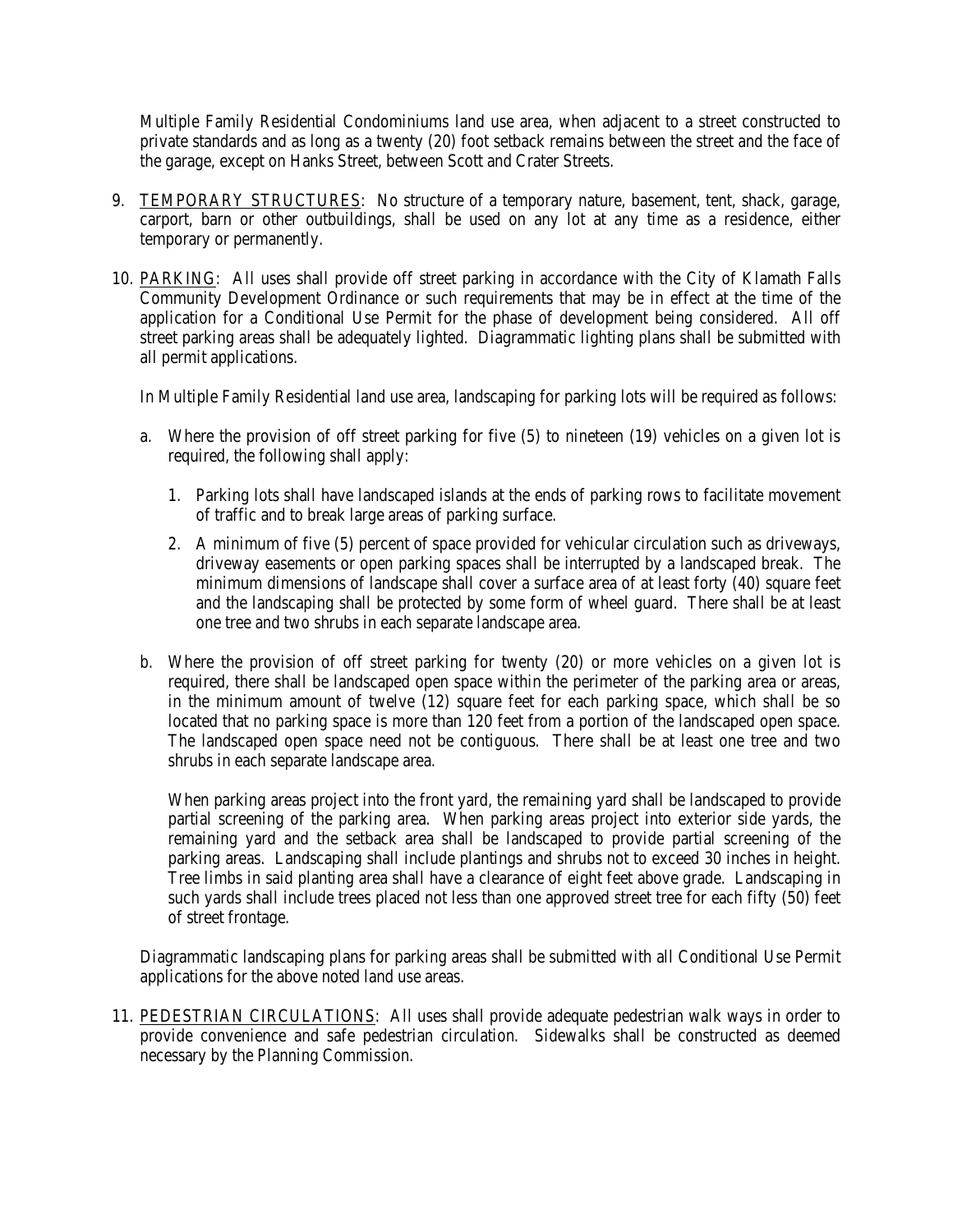- 12. SCREENING: Any exterior storage or refuse areas, utility buildings and structures and similar accessory structures shall be screened by appropriate fences or walls, constructed with materials which are complimentary to adjacent buildings, to a height of not less than five feet nor more than six feet as measured from finished grade to the highest structural component of the fence or wall.
- 13. UTILITIES: All electric, telephone and other utility lines shall be constructed underground.
- 14. SIGNS: For Single Family Residential, Single Family Residential with Zero Setback, and Multiple Family Residential no sign may be displayed to the public view from any parcel, except a "For Sale", "For Rent", a home occupation sign as defined in the Community Development Ordinance, or one used by a builder to advertise that property during the construction and sales period. No sign shall be larger than five (5) square feet, other than that furnished by the subdividers or their agents. One sign will be permitted for each building site. Text shall be limited to the owner's name and/or the name of the residence. Overall dimensions shall be the minimum required to present the text in letters not exceeding four inches (4") in height.

For Golf Course, Open Space, and Recreation the standards shall be as defined in the Community Development Ordinance Chapter 14 for Neighborhood Commercial zoning.

- 15. EROSION CONTROL: All areas exceeding 5% slope denuded of vegetation shall be mulched or landscaped with pervious material to the approval of the Public Works Department.
- 16. FENCES AND WALLS: No fences or walls used as fences shall be erected or maintained on any lot or property line within the front setback areas, except around outdoor storage areas or carports. No fence or wall used as a fence on any portion of property shall exceed a maximum height of six feet (6'), at any point. All fencing must match or be compatible with the exterior finish of the structure.
- 17. PUD AMENDMENTS: The PUD, including its diagrammatic plan and this text, may be amended in accordance with the City of Klamath Falls Community Development Ordinance or with the comparable provisions of any zoning ordinance in existence at the time of the amendment.
- 18. MAINTENANCE OF DOCKS & FRONTAGE: This item shall be the responsibility of the homeowners association.
- 19. PUBLIC ACCESS TO SHORELINE: The PUD shall include and provide for access by the general public to the shoreline of Upper Klamath Lake at a designated point in accordance with such dedications as may be required by the City during plat approval and in accordance with such conditions as may be imposed by the City pursuant to Conditional Use Permit Applications.